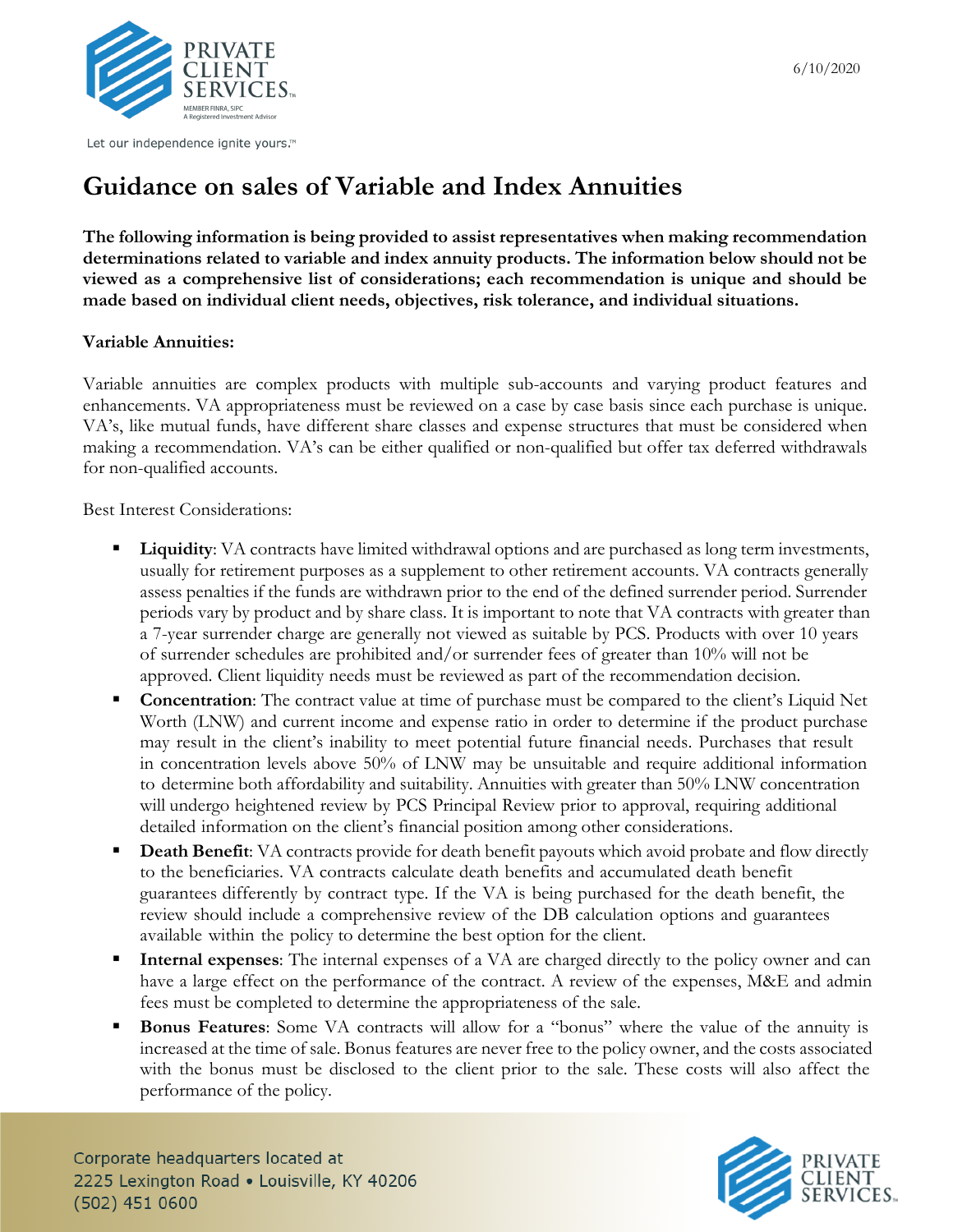- **Riders**: VA's may have enhanced features called riders. Riders may be added to a policy to allow for guaranteed withdrawals, income, accumulation, or death benefit. Every rider has a cost to the policy owner and must be disclosed prior to the sale. These costs must also be factored into the determination of an appropriate sale.
- **Replacements/1035 exchanges**: A replacement/1035 exchange is when one issued insurance policy or annuity is replaced with a new policy. Replacement/1035 exchange applications require additional disclosure to the client as well as enhanced review. A replacement/1035 should always benefit the client or place the client in a better position than the replaced policy. Every replacement/1035 application must include a side by side comparison of death benefit, expenses, and riders. The purchase form must also provide reasoning for the replacement/1035 and how the new product benefits the client.

Surrender charges must also be reviewed in order to determine if the recommendation is appropriate. VA contracts are constantly being enhanced and these enhancements can create conflicts of interest for a representative since you will receive additional compensation for the new sale. This conflict must be mitigated by concentrating solely on the benefits to the client. Surrender charges are key considerations to the recommendation decision as well as review and approval by firm principals. **Recommendations that include surrender charges must evidence how the client will benefit from making the change in investments.**

- **Share Class**: VA contracts may be purchased in multiple share classes. The standard share class is a B Share, but all available share classes should be reviewed to determine the best option for the client. If an annuity is purchased with a share class other than B, the PCS VA Share Class Disclosure form must be completed, with cost comparison provided, and signed by the client prior to the purchase.
- **L-Share VA**: Some VA contracts are offered in a L-share class. The L-share has higher internal expenses than a B-share product and is designed for a shorter time horizon. Due to the shorter investment time horizon, it does not make sense to add a long-term rider.
- **Tax Considerations**: VA policies provide tax deferral benefits to withdrawals as a benefit for purchasing a contract. When a VA is purchased in a qualified account the tax benefit does not apply since the funds are already in a tax deferred status. The purchase must provide additional benefits to the client in order to justify the purchase. Careful consideration must be taken when recommending retirement plan rollovers into VA contracts to ensure that a different product is not more favorable for the client.

Corporate headquarters located at 2225 Lexington Road . Louisville, KY 40206 (502) 451 0600